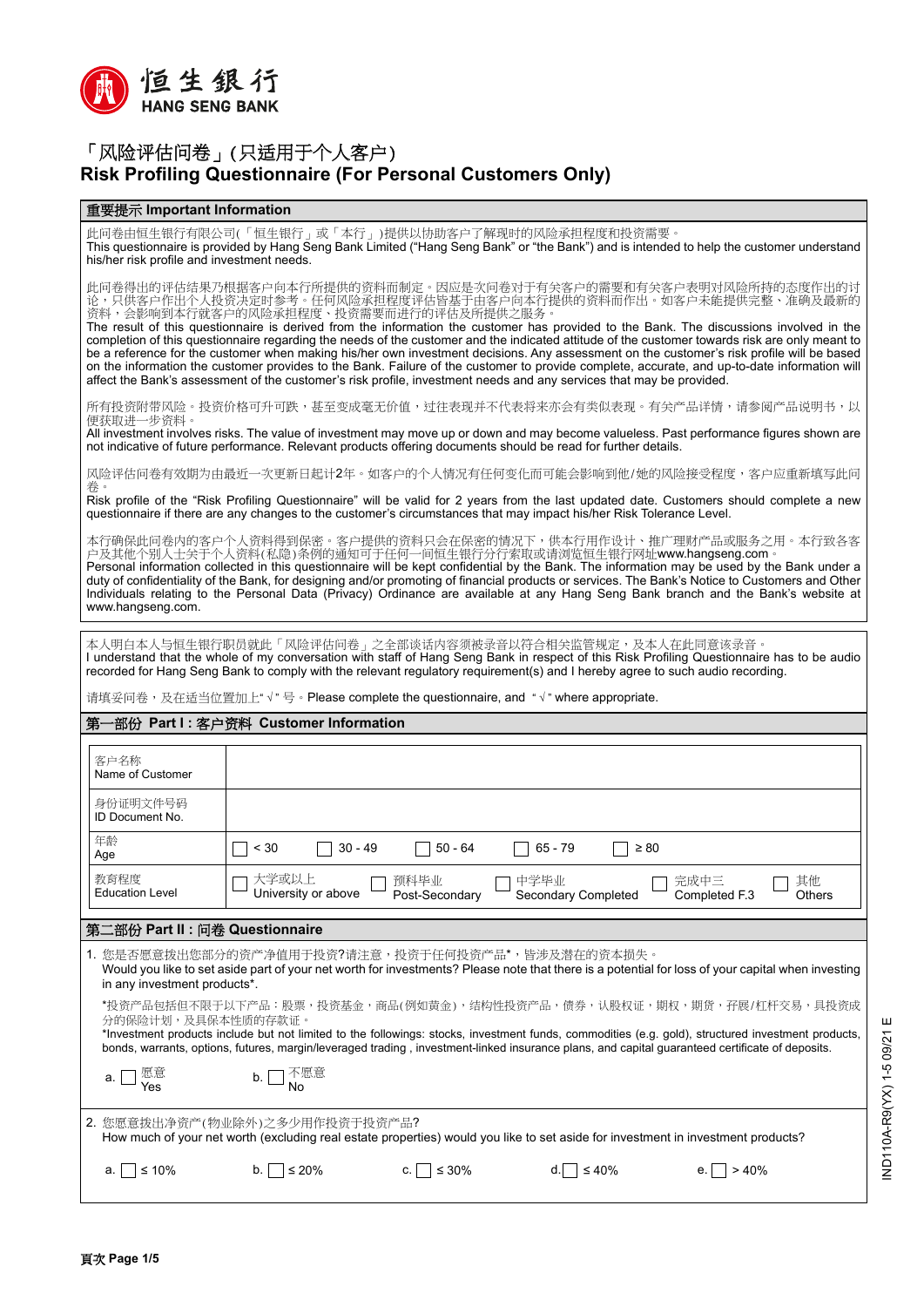| 第二部份 Part Ⅱ : 问卷 Questionnaire (续)(Cont.)                                                                                                                                                                                        |  |  |  |  |  |
|----------------------------------------------------------------------------------------------------------------------------------------------------------------------------------------------------------------------------------|--|--|--|--|--|
| 本问卷的第3题及第4题旨在让本行更了解您现时的投资目标。<br>Q3 and Q4 of this questionnaire intend to allow the Bank to understand more about your current investment objective.                                                                             |  |  |  |  |  |
| 3. 以下哪一项是能令您感到安心的最长投资年期?<br>Which of the following is the maximum investment time horizon that you feel comfortable with?                                                                                                        |  |  |  |  |  |
| d. __ 10年或以下<br>10 years or below<br>e. $\Box$ 10年以上<br>Over 10 years<br>a.                                                                                                                                                      |  |  |  |  |  |
| 4. 以下哪项描述最符合您对投资回报与风险所持的一般态度?<br>Which of the following best describes your general attitude towards investment return and risks?                                                                                                |  |  |  |  |  |
| 我的一般态度是<br>My general attitude is                                                                                                                                                                                                |  |  |  |  |  |
| 保障资金并获得与银行存款利率相若的投资回报,我可以承受轻微程度的资本损失。<br>a.<br>To protect my capital and to receive returns in line with bank deposits, and I can tolerate minimal capital loss.                                                                 |  |  |  |  |  |
| 获得低至中等程度的投资回报,我可以承受低至中等程度的资本损失。<br>b.<br>To seek low to medium level of investment return and I can tolerate low to medium level of capital loss.                                                                                |  |  |  |  |  |
| 获得中等程度的投资回报,我可以承受中等程度的资本损失。<br>C.<br>To seek medium level of investment return and I can tolerate medium level of capital loss.                                                                                                  |  |  |  |  |  |
| 获得较高的投资回报,我可以承受中至高等程度的资本损失。<br>d.<br>To seek higher level of investment return and I can tolerate medium to high level of capital loss.                                                                                          |  |  |  |  |  |
| 获得大幅度的投资回报,我可以承受高程度的资本损失,包括损失超出原投资金额的可能性。<br>To maximize my investment return and I can tolerate high level of capital loss, including the possibility of losing more than the capital<br>invested.                              |  |  |  |  |  |
| 5. 以下哪一项最接近您对投资回报(年度回报)的波幅水平的期望?<br>Which of the following best reflects your expectation on investment return fluctuation (p.a.)?                                                                                               |  |  |  |  |  |
| a. $\Box$ -6% 至 +6% b. $\Box$ -10% 至 +10% c. $\Box$ -18% 至 +18% d. $\Box$ -27% 至 +27% e. $\Box$ 超过以上所有选项<br>-6% to +6% b. $\Box$ -10% to +10% c. $\Box$ -18% to +18% d. $\Box$ -27% to +27% e. $\Box$ Exceeding all of the above |  |  |  |  |  |
| 实际的投资收益和亏损可能高过或低过上述的百分比。<br>注:<br>Note: The actual investment gains and losses may be higher or lower than the percentage stated above.                                                                                          |  |  |  |  |  |
| 6. 您在考虑出售您的投资时,您会愿意忍受什么程度的投资亏损?<br>In a scenario that you consider selling your investment, which of the following best describes the degree of loss you will tolerate?                                                          |  |  |  |  |  |
| a. □ 不多于5%的亏损  b. □ 不多于10%的亏损     c.□ 不多于15%的亏损     d.□ 不多于20%的亏损     e. □ 超过20%的亏损<br>Up to 5% loss        b. □ Up to 10% loss                     Up to 15% loss                 Up to 20% loss                                |  |  |  |  |  |
| 实际的投资收益和亏损可能高过或低过上述的百分比。<br>Note: The actual investment gains and losses may be higher or lower than the percentage stated above.                                                                                                |  |  |  |  |  |
| 7. 在预期的投资年期内,您的投资于短时间内显著下跌,您会如何处理?<br>During the expected investment horizon, your investment depreciates significantly over a short period of time. What would you do?                                                          |  |  |  |  |  |
| a. □ 我将立即出售投资以防止进一步的损失。<br>I will sell the investment immediately to prevent further losses.                                                                                                                                     |  |  |  |  |  |
| 我将出售大部份投资,并持有余下的投资及观望其长线增长。<br>b.<br>I will sell a large part of the investment, and hold the remaining investment in the expectation of growth over the long term.                                                              |  |  |  |  |  |
| 我将出售小部份投资,并持有余下的投资及观望其长线增长。<br>C.<br>I will sell a small part of the investment, and hold the remaining investment in the expectation of growth over the long term.                                                              |  |  |  |  |  |
| 我将继续持有现有投资并观望其长线增长。<br>d.<br>I will hold the investment in the expectation of growth over the long term.                                                                                                                         |  |  |  |  |  |
| 我将适量增持以降低平均投资成本。<br>е.<br>I will adequately invest more to lower the average cost of my investment.                                                                                                                              |  |  |  |  |  |
| 8. 在未来12个月内,您是否有任何已计划的资金需要,而需套现您已作出的投资?<br>Do you have any planned liquidity needs in the next 12 months from the capital invested?                                                                                              |  |  |  |  |  |
| 有,超过50%的投资很可能会被套现。<br>a.<br>Yes, above 50% of the capital invested is very likely to be withdrawn.                                                                                                                               |  |  |  |  |  |
| 有,不超过50%的投资很可能会被套现。<br>b.<br>Yes, no more than 50% of the capital invested is very likely to be withdrawn.                                                                                                                       |  |  |  |  |  |
| 没有<br>C.<br>No                                                                                                                                                                                                                   |  |  |  |  |  |
| 9. 以下哪个处境会令您考虑从您的投资当中套现?<br>Under which of the following scenarios will you consider withdrawing from your Investments?                                                                                                          |  |  |  |  |  |
| 出现突如其来的开支,总值相等于3个月个人或家庭开支。<br>a.<br>Having an unexpected expense amounted to 3 months of my personal or household expenses.                                                                                                      |  |  |  |  |  |
| 出现突如其来的开支,总值相等于6个月个人或家庭开支。<br>b.<br>Having an unexpected expense amounted to 6 months of my personal or household expenses.                                                                                                      |  |  |  |  |  |
| 出现突如其来的开支,总值 <b>超过6</b> 个月个人或家庭开支; <b>或</b><br>C.<br>我不会因为出现突如其来的开支而考虑套现投资。                                                                                                                                                      |  |  |  |  |  |
| Having an unexpected expense amounted to more than 6 months of my personal or household expenses; OR,<br>I will NOT consider withdrawing from Investments due to any unexpected expense.                                         |  |  |  |  |  |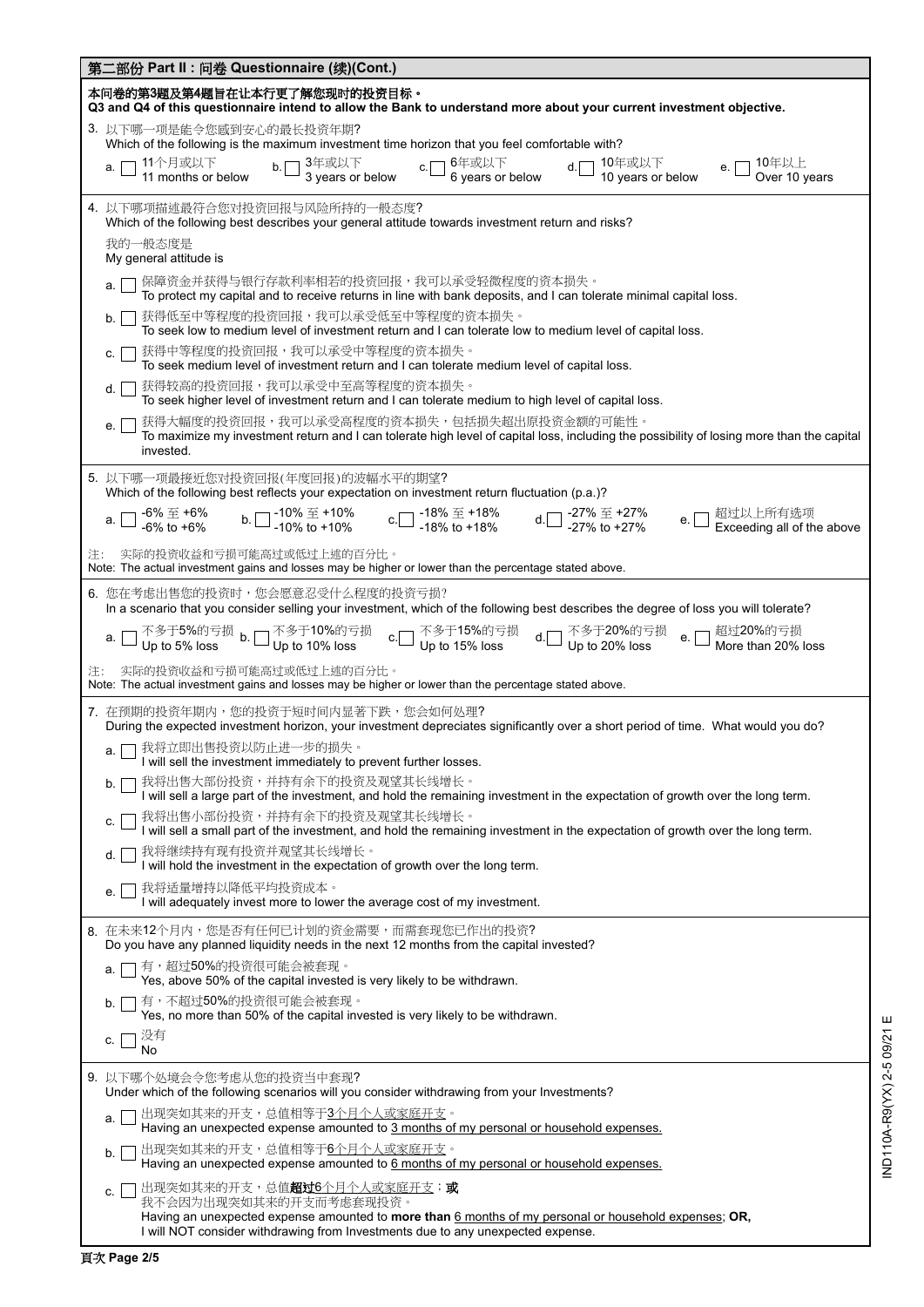| 第三部份 Part III: 结果 (风险接受程度) Result (Risk Tolerance Level)                                                                                                                                                                                                                                                                                                                                                                                                                                                                                                                                                        |                                                                                                                                                                                                                                                                                                                                        |                     |  |                                                                                |                         |                                   |  |  |
|-----------------------------------------------------------------------------------------------------------------------------------------------------------------------------------------------------------------------------------------------------------------------------------------------------------------------------------------------------------------------------------------------------------------------------------------------------------------------------------------------------------------------------------------------------------------------------------------------------------------|----------------------------------------------------------------------------------------------------------------------------------------------------------------------------------------------------------------------------------------------------------------------------------------------------------------------------------------|---------------------|--|--------------------------------------------------------------------------------|-------------------------|-----------------------------------|--|--|
|                                                                                                                                                                                                                                                                                                                                                                                                                                                                                                                                                                                                                 | 就此「风险评估问卷」所显示,您的风险接受程度为:<br>Your Risk Tolerance Level deduced from this Risk Profiling Questionnaire is:                                                                                                                                                                                                                               |                     |  |                                                                                |                         |                                   |  |  |
| 零风险 Zero Risk (0)                                                                                                                                                                                                                                                                                                                                                                                                                                                                                                                                                                                               |                                                                                                                                                                                                                                                                                                                                        |                     |  |                                                                                |                         |                                   |  |  |
| 低风险 Low Risk (1)                                                                                                                                                                                                                                                                                                                                                                                                                                                                                                                                                                                                |                                                                                                                                                                                                                                                                                                                                        |                     |  |                                                                                |                         |                                   |  |  |
| 低至中度风险 Low to Medium Risk (2)                                                                                                                                                                                                                                                                                                                                                                                                                                                                                                                                                                                   |                                                                                                                                                                                                                                                                                                                                        |                     |  |                                                                                |                         |                                   |  |  |
|                                                                                                                                                                                                                                                                                                                                                                                                                                                                                                                                                                                                                 | 中度风险 Medium Risk (3)                                                                                                                                                                                                                                                                                                                   |                     |  |                                                                                |                         |                                   |  |  |
| 中度至高风险 Medium to High Risk (4)                                                                                                                                                                                                                                                                                                                                                                                                                                                                                                                                                                                  |                                                                                                                                                                                                                                                                                                                                        |                     |  |                                                                                |                         |                                   |  |  |
|                                                                                                                                                                                                                                                                                                                                                                                                                                                                                                                                                                                                                 | 高风险 High Risk (5)                                                                                                                                                                                                                                                                                                                      |                     |  |                                                                                |                         |                                   |  |  |
|                                                                                                                                                                                                                                                                                                                                                                                                                                                                                                                                                                                                                 | 注意 Note:<br>1. 如属联名户口,各户口持有人须分别完成一份「风险评估问卷」。<br>For joint account, each account holder must complete a Risk Profiling Questionnaire separately.<br>2. 就有关风险接受程度之说明,请参阅附录1。                                                                                                                                                             |                     |  |                                                                                |                         |                                   |  |  |
| Please refer to Annex 1 for the description of the relevant Risk Tolerance Level.                                                                                                                                                                                                                                                                                                                                                                                                                                                                                                                               |                                                                                                                                                                                                                                                                                                                                        |                     |  |                                                                                |                         |                                   |  |  |
| 第四部份 Part IV : 客户确认 Acknowledgement of Customer<br>本人在此确认:<br>I hereby confirm that:                                                                                                                                                                                                                                                                                                                                                                                                                                                                                                                            |                                                                                                                                                                                                                                                                                                                                        |                     |  |                                                                                |                         |                                   |  |  |
| 1. 本人已同意本人与恒生银行职员就此「风险评估问卷」之全部谈话内容被录音(如此「风险评估问卷」第1页所述);<br>I have agreed to have the whole of my conversation with staff of Hang Seng Bank in respect of this Risk Profiling Questionnaire audio<br>recorded (as mentioned on page 1 of this Risk Profiling Questionnaire);                                                                                                                                                                                                                                                                                                                                     |                                                                                                                                                                                                                                                                                                                                        |                     |  |                                                                                |                         |                                   |  |  |
|                                                                                                                                                                                                                                                                                                                                                                                                                                                                                                                                                                                                                 | 2. (请于以下二者选其一 Please choose either one from below)                                                                                                                                                                                                                                                                                     |                     |  |                                                                                |                         |                                   |  |  |
|                                                                                                                                                                                                                                                                                                                                                                                                                                                                                                                                                                                                                 | 本人同意以上「风险评估问卷」的结果,并确认以上由本人提供之所有数据均为完整、准确及最新,及以上「风险评估问卷」的结果是<br>准确及最新;<br>I agree with the above result of this Risk Profiling Questionnaire, and confirm that all the above information provided by me is complete,<br>accurate, and up-to-date, and the above result of this Risk Profiling Questionnaire is accurate and up-to-date; |                     |  |                                                                                |                         |                                   |  |  |
| 本人不同意以上「风险评估问卷」的结果,并认为以下更为保守的风险接受程度更适合本人。本人同意以下选定的风险接受程度将存于<br>银行记录。(请于您认为更适合您的风险接受程度下填上「√」。且只能选取比评估所得结果较低的程度。)<br>I disagree with the above result of this Risk Profiling Questionnaire, and believe that the risk tolerance level selected below, which is<br>more prudent, is more suitable to me. I confirm that the risk tolerance level selected below will be the risk tolerance level captured in the<br>Bank's record. (Please tick the appropriate risk tolerance level which you think is more suitable to you and such level can only be lower<br>than the Risk Tolerance Level calculated above.); |                                                                                                                                                                                                                                                                                                                                        |                     |  |                                                                                |                         |                                   |  |  |
|                                                                                                                                                                                                                                                                                                                                                                                                                                                                                                                                                                                                                 | 零风险<br>Zero Risk (0)                                                                                                                                                                                                                                                                                                                   | 低风险<br>Low Risk (1) |  | 低至中度风险<br>Low to Medium Risk (2)                                               | 中度风险<br>Medium Risk (3) | 中度至高风险<br>Medium to High Risk (4) |  |  |
|                                                                                                                                                                                                                                                                                                                                                                                                                                                                                                                                                                                                                 |                                                                                                                                                                                                                                                                                                                                        |                     |  |                                                                                |                         |                                   |  |  |
| 3. 本人已收到已由本人妥为完成及签署之「风险评估问卷」(共5页)的副本乙份。(不适用于电话指示)<br>I have received a copy of this Risk Profiling Questionnaire (5 pages in total) as duly completed and signed by me. (Not applicable to phone<br>instructions)                                                                                                                                                                                                                                                                                                                                                                                               |                                                                                                                                                                                                                                                                                                                                        |                     |  |                                                                                |                         |                                   |  |  |
| 客户姓名<br>Name of Customer:                                                                                                                                                                                                                                                                                                                                                                                                                                                                                                                                                                                       |                                                                                                                                                                                                                                                                                                                                        |                     |  |                                                                                |                         |                                   |  |  |
| 签署                                                                                                                                                                                                                                                                                                                                                                                                                                                                                                                                                                                                              | Customer's signature:                                                                                                                                                                                                                                                                                                                  |                     |  | 日期<br>Date:                                                                    |                         |                                   |  |  |
| 职员姓名<br>Name of Staff:                                                                                                                                                                                                                                                                                                                                                                                                                                                                                                                                                                                          |                                                                                                                                                                                                                                                                                                                                        |                     |  | 职员号码<br>Staff ID.:                                                             |                         |                                   |  |  |
| 职员签署<br>Staff's signature:                                                                                                                                                                                                                                                                                                                                                                                                                                                                                                                                                                                      |                                                                                                                                                                                                                                                                                                                                        |                     |  | 开始录音时间及日期<br>Recording Start Time and Date:                                    |                         |                                   |  |  |
|                                                                                                                                                                                                                                                                                                                                                                                                                                                                                                                                                                                                                 |                                                                                                                                                                                                                                                                                                                                        |                     |  | 录音电话内线号码<br>Tel. Extension No. for Recording:                                  |                         |                                   |  |  |
|                                                                                                                                                                                                                                                                                                                                                                                                                                                                                                                                                                                                                 | Applicable to Cross-boundary Wealth Management Connect Witness Account Opening Only                                                                                                                                                                                                                                                    |                     |  |                                                                                |                         |                                   |  |  |
| 提供「风险评估问卷」副本日期<br>Date of copy of "Risk Profiling Questionnaire" provided:                                                                                                                                                                                                                                                                                                                                                                                                                                                                                                                                      |                                                                                                                                                                                                                                                                                                                                        |                     |  |                                                                                |                         |                                   |  |  |
| Applicable to Phone Order Only (Not Applicable to Cross-boundary Wealth Management Connect Witness Account<br>Opening)                                                                                                                                                                                                                                                                                                                                                                                                                                                                                          |                                                                                                                                                                                                                                                                                                                                        |                     |  |                                                                                |                         |                                   |  |  |
| 分行同事姓名<br><b>Branch Staff Name:</b>                                                                                                                                                                                                                                                                                                                                                                                                                                                                                                                                                                             |                                                                                                                                                                                                                                                                                                                                        |                     |  | 分行同事签署<br><b>Branch Staff Signature:</b>                                       |                         |                                   |  |  |
| 开始录音时间及日期<br><b>Recording Start</b><br>Time and Date:                                                                                                                                                                                                                                                                                                                                                                                                                                                                                                                                                           |                                                                                                                                                                                                                                                                                                                                        |                     |  | 录音电话内线号码<br>Tel. Extension No.<br>for Recording:                               |                         |                                   |  |  |
| 寄出「风险评估问卷」副本日期<br>Date of copy of "Risk Profiling<br>Questionnaire" mailed out:                                                                                                                                                                                                                                                                                                                                                                                                                                                                                                                                 |                                                                                                                                                                                                                                                                                                                                        |                     |  | 负责同事姓名及签署(双签)<br>Responsible Staff Names and<br>Signatures (Countersignature): |                         |                                   |  |  |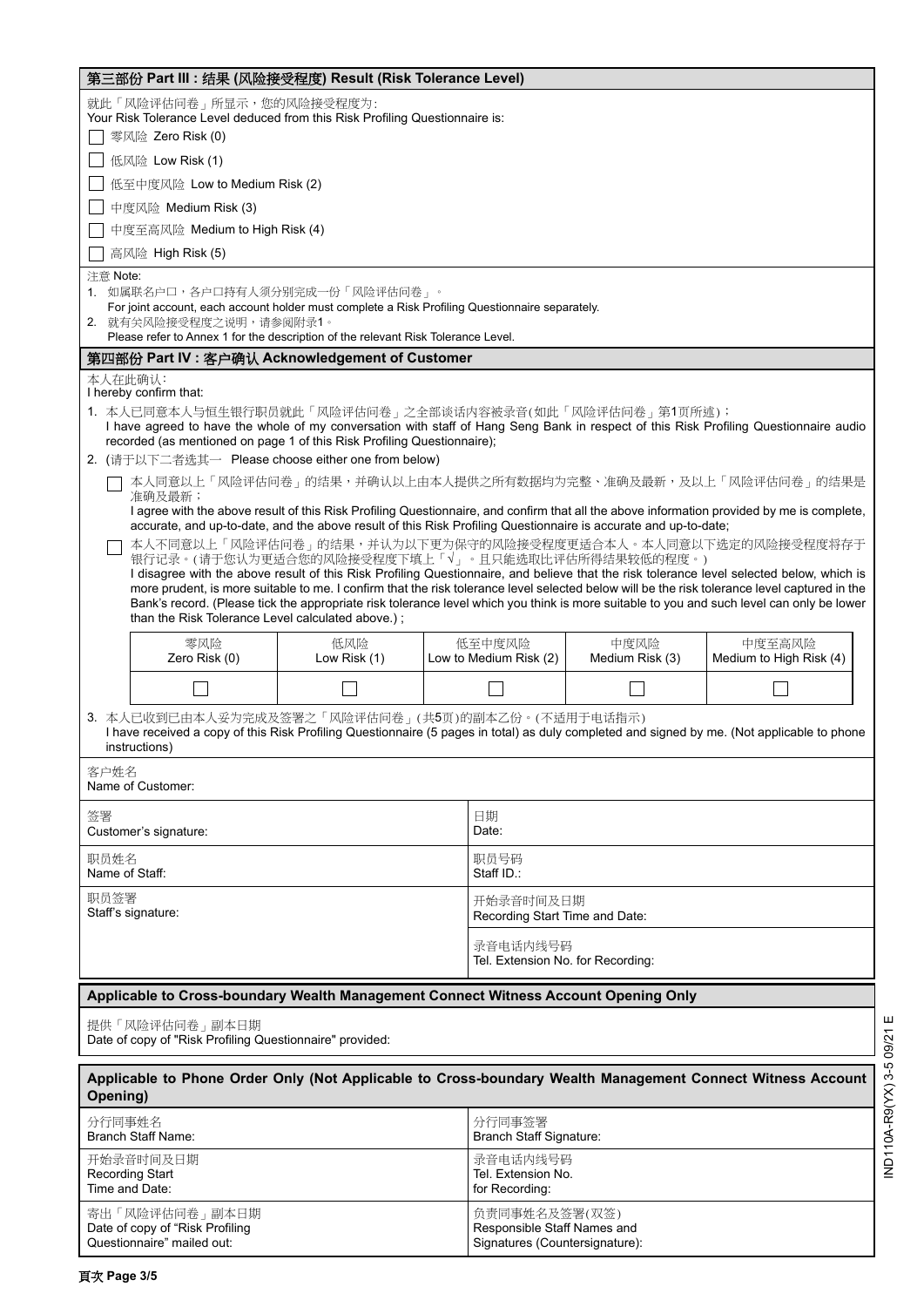| <b>For Bank Use</b>                                            |                                                    |  |  |  |  |  |
|----------------------------------------------------------------|----------------------------------------------------|--|--|--|--|--|
| Processing Br No.                                              |                                                    |  |  |  |  |  |
| Risk Tolerance Level                                           |                                                    |  |  |  |  |  |
| Zero $(0)$<br>Low to Medium(2)<br>Low $(1)$<br>$\sim$          | Medium (3)<br>Medium to High (4)<br>High $(5)$     |  |  |  |  |  |
| ACO/CIS/ISP Updated by                                         |                                                    |  |  |  |  |  |
| Date                                                           |                                                    |  |  |  |  |  |
| Details of Re-sending RPQ<br>(Applicable to Phone Order Only): |                                                    |  |  |  |  |  |
| Request Date and Time<br>of Re-sending RPQ:                    | Date of Re-sending<br>RPQ:                         |  |  |  |  |  |
| Responsible Staff Name<br>and Signature (Maker):               | Responsible Staff Name<br>and Signature (Checker): |  |  |  |  |  |